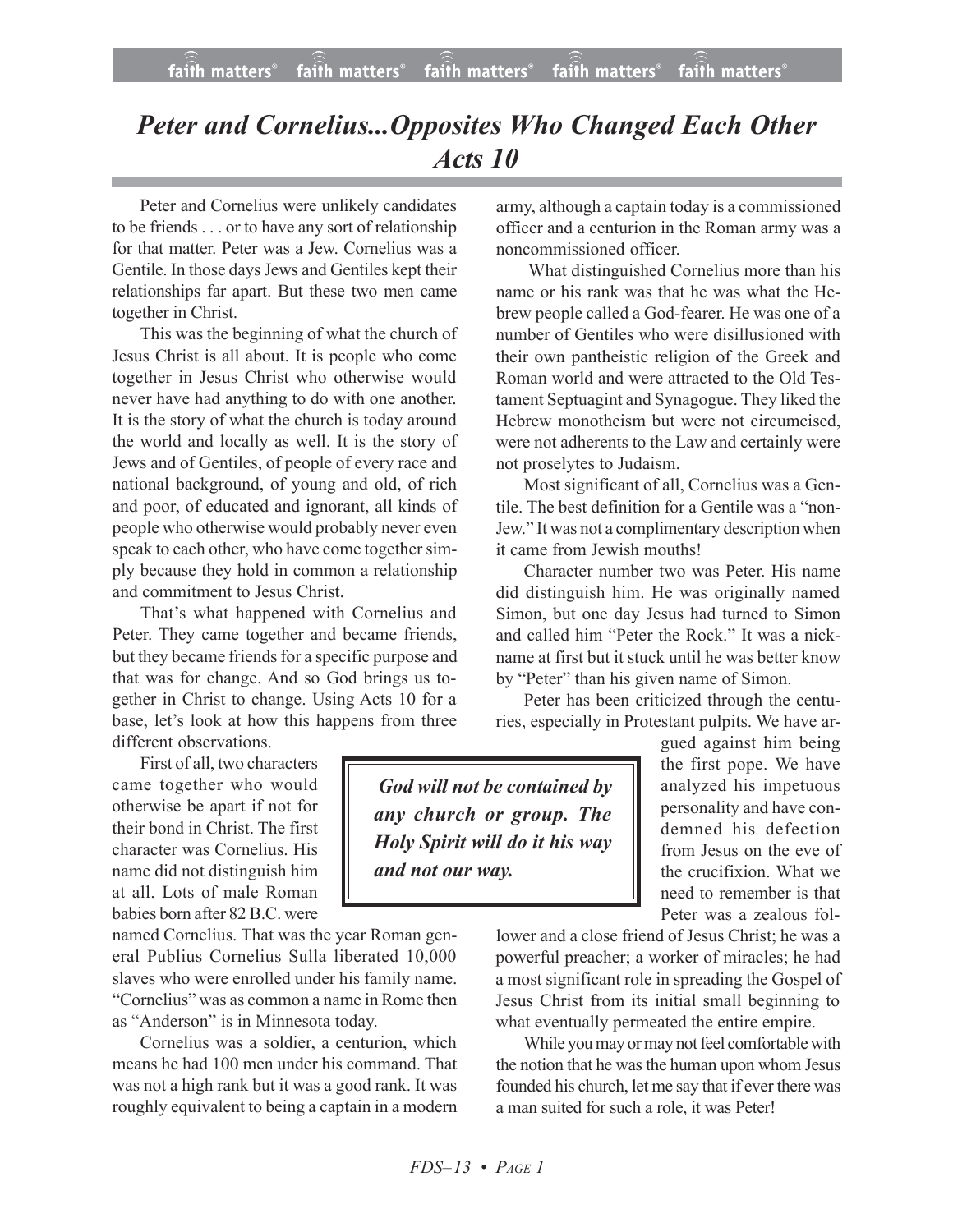## $f$ aith matters® staith matters® staith matters® staith matters® staith matters® faith matters<sup>®</sup> faith matters<sup>®</sup>  $\widehat{f}$ ) faith matters<sup>®</sup>

But what distinguished Peter especially was that he was a Jew. We Gentiles cannot fully understand or appreciate what that meant. To be born a Jew was to be in the line of Abraham, to be chosen, to be special, to be privileged, to be different. It was at the same time a racial, ethnic, religious and spiritual designation all rolled into one. To this day the very idea of being a Jew enables persecuted people to stand against overwhelming odds and to fight seemingly impossible battles.

Nowhere was Jewish-ness more crystallized than among the Pharisees. The very word Pharisee means separate ones. The Pharisees dominated the religious landscape of Peter's day.

Peter was a Jew and he loved it. Yet, the time had come for change. It is hard to imagine that Cornelius and Peter would ever have met had not God brought them together to change them both. It happened in a way that many of us would be skeptical of today . . . through Cornelius having a vision and Peter going into a trance.

Periodically I have people tell me about their modern visions and trances. I have had people tell me things from wonderful to weird. I am never quite sure what to say or how to react. I fear that if either Cornelius or Peter had come my way to seek my counsel with the experiences of Acts 10 I might have told them to forget it . . . or to seek psychiatric counsel!

But God used a vision to tell Cornelius about Peter and a trance to prepare Peter for Cornelius. God knew they needed each other in order to change. There were no Christians in the Italian regiment who could tell Cornelius about Jesus Christ. There were no Jews in Peter's circle of friends who would break all the traditions and enable him to take the Gospel of Jesus Christ to the Gentile world. They needed to come together to comprehend the Christ and to be changed by him.

Sometimes God startles us with truth in unusual places and people. Just when we think we have everything down pat we find that things are not always as we thought them to be.

But their togetherness in Christ made problems for both of them. Cornelius was a Roman. Romans were the conquerors. Jews were the conquered. There was great hostility and anger between the Romans and the Jews. One could never be sure which Jew was a collaborator and which Jew was a zealot with an assassin's knife hidden in his cloak. Association with Peter could mean risking his life.

Certainly Cornelius knew that it was not good for his career. What would they think in Rome when it came time for his promotion? Wouldn't it appear on his record that he was close to Jews and that he actually joined this new sect of socalled "Christians"? Was it not rumored that these Christians secretly met to eat flesh and drink blood? Was it not hinted that there was a special love they professed for one another that included men for men and women for women?

Remember, this was volatile Palestine! The leader of this sect was crucified under orders of the Roman governor. It surely meant problems for Cornelius to entertain Peter and to follow Peter's Christ. Yes, it was one thing to be a Godfearer, but quite another to become a Christian!

Yet, it was worth it. It was worth it to change from polytheism to monotheism. It was worth it to no longer call Caesar "lord" but to call Christ Lord. It was worth it to no longer have to carry the burden of his own sins but to have them all washed away by Jesus Christ. It was worth it to no longer live with uncertainty and doubt but to have the guarantee that forever in heaven was God's promise to him. It was worth it because Cornelius was a devout man who feared and sought God.

But there were problems. And not just for Cornelius! Changes brought problems for Peter, too. If anything, his problems were far greater!

Peter was always a devout practicing orthodox Jew. He had never touched, much less eaten, a piece of pork or a slice of vulture or a chunk of lobster. It took him three showings of the trance video before he could get his stomach settled.

Peter couldn't believe his senses when he heard God say, *"Get up, Peter. Kill and eat."* He insisted, *"Surely not, Lord! I have never eaten anything impure or unclean."*

I hardly know what to compare it to, but let's try this. When the Olympics were in Seoul, Korea, there was a national campaign to minimize serv-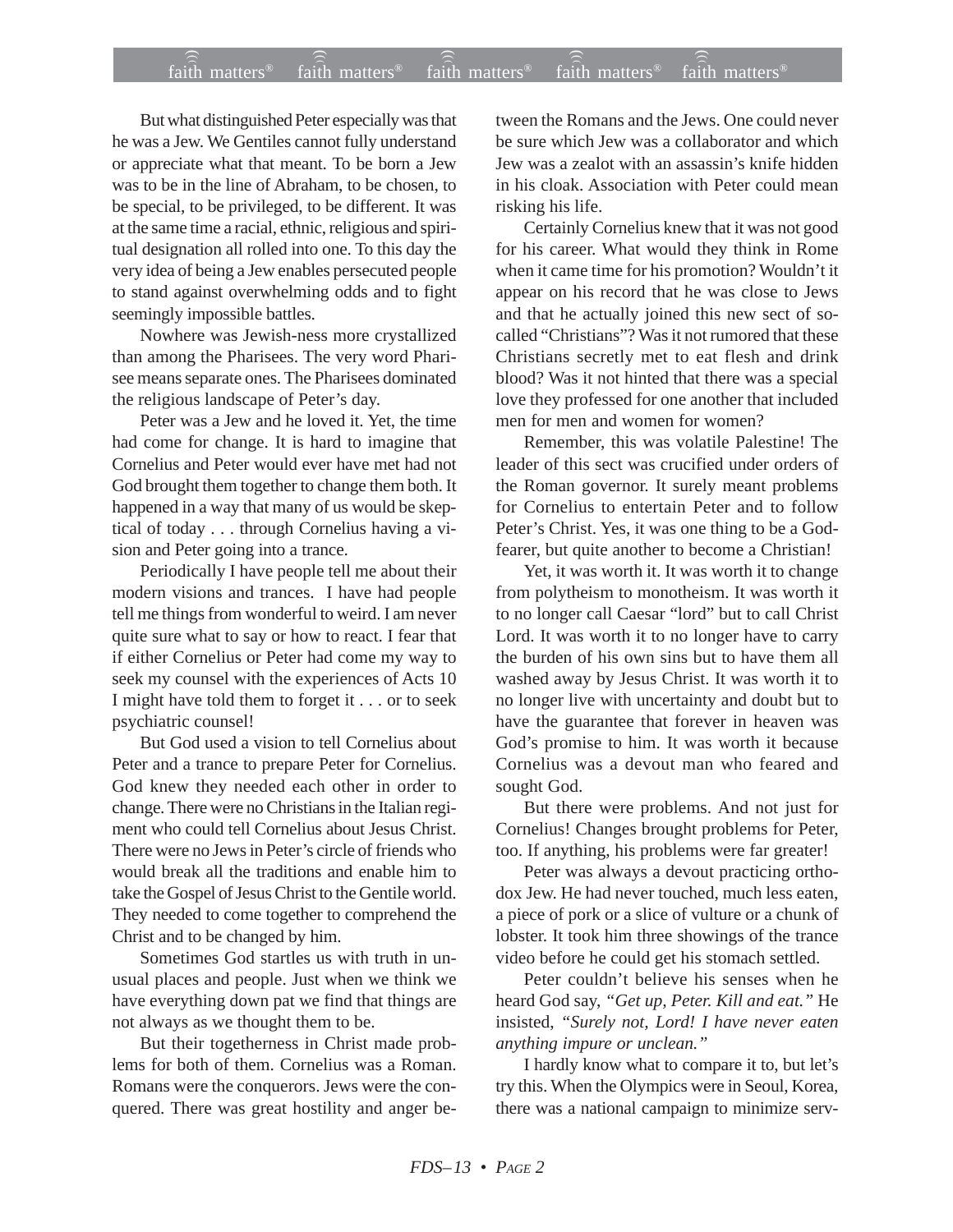## $f$ aith matters® staith matters® staith matters® staith matters® staith matters® faith matters<sup>®</sup> ))) )))

ing dog meat, one of the favorite foods in Korea. To us dog meat is repulsive. In the same way, to Peter it was repulsive to think of eating reptiles, pork or shellfish. After all, God had forbidden that in the Old Testament.

But it was more than taste and culture, it was also conviction. It would be more like a teetotaler being offered a beer or the Surgeon General being told to smoke a cigarette. This was downright offensive to Peter.

And then there was Peter's ministry! He had been commissioned by Jesus Christ himself to make disciples, to win the lost, to establish and build the church. But what would this change do to his ministry? Would he lose all credibility with his Jewish friends? Would he ever again be allowed to speak in the synagogue or preach in the temple? Would some who had become Christians revert to Judaism when they heard what Peter had experienced? While the problems were great, Peter also considered the command of God and obedience to his command to be worth any problem that would arise and any price that needed to be paid.

I have wondered what I would do. Suppose I took a noon nap at a friends' house, fell asleep and saw a vision from God. Suppose the vision gave a different understanding of the Bible than what I had always believed and taught. What a dilemma! How would I tell the church? Would I

have to resign the pastorate? I fear that I would be tempted to keep God's communication quiet, to live life as usual, to maintain the status quo rather than go with God's special word to me.

Have you ever wondered the same? Or, are you so con-

vinced that you have the complete truth that change is inconceivable and a new perspective is impossible, even from God?

When Cornelius and Peter came together in Christ it was the making of problems for both of them! And so it is for us. Change is seldom easy. New truth is slow to be accepted. Change is something we are far more likely to resist then to celebrate. Yet, did not Luke and the Holy Spirit give us the watershed story of Acts 10 for us to celebrate the biblical relationship of Cornelius and Peter coming together in Christ, together to change?

God brings us together in Christ to change. We've considered this proposition from observation #1, God bringing together those who were otherwise apart; from observation #2, the making of problems for both; and now from observation #3, causing changes for many.

The course of Christianity changed when Peter saw that sheet with unclean food. It changed when he accepted the revelation as coming from God. It changed when he opened the door to Gentile messengers, allowed them in, shared his meal and entertained them overnight. It changed when he went to Cornelius, when he forthrightly and succinctly proclaimed the gospel message. It changed when the Holy Spirit came on Gentiles and they spoke in tongues. And it changed when Peter commanded that uncircumcised Gentiles be baptized in the name of Jesus Christ.

Some call this the Gentile Pentecost. Whatever it was called it was monumental. No longer was salvation just for Jews. No longer were circumcision and kosher cooking signs of a covenant relationship with God. No longer was Christianity a sub-sect of the Jewish religion. Now the gospel was for everyone. Now the world could

*God brings us together with those who are different so that he can effect his changes for good in our lives.*

be evangelized. Now Christ's commission could be fulfilled.

The changes were great and the cause for celebration was worthy of celestial shouts! Those changes have echoed down through

the centuries until our generation. Because of what happened in Acts 10 we can share the gospel with strangers eating Sausage McMuffins at McDonald's and we don't even need to raise the topic of circumcision or worry about ethnic origin. We can just tell the good news of life eternal through faith in the crucified and risen Christ.

My concern in all of this is simple: Are we still coming together in Christ to change? Are we